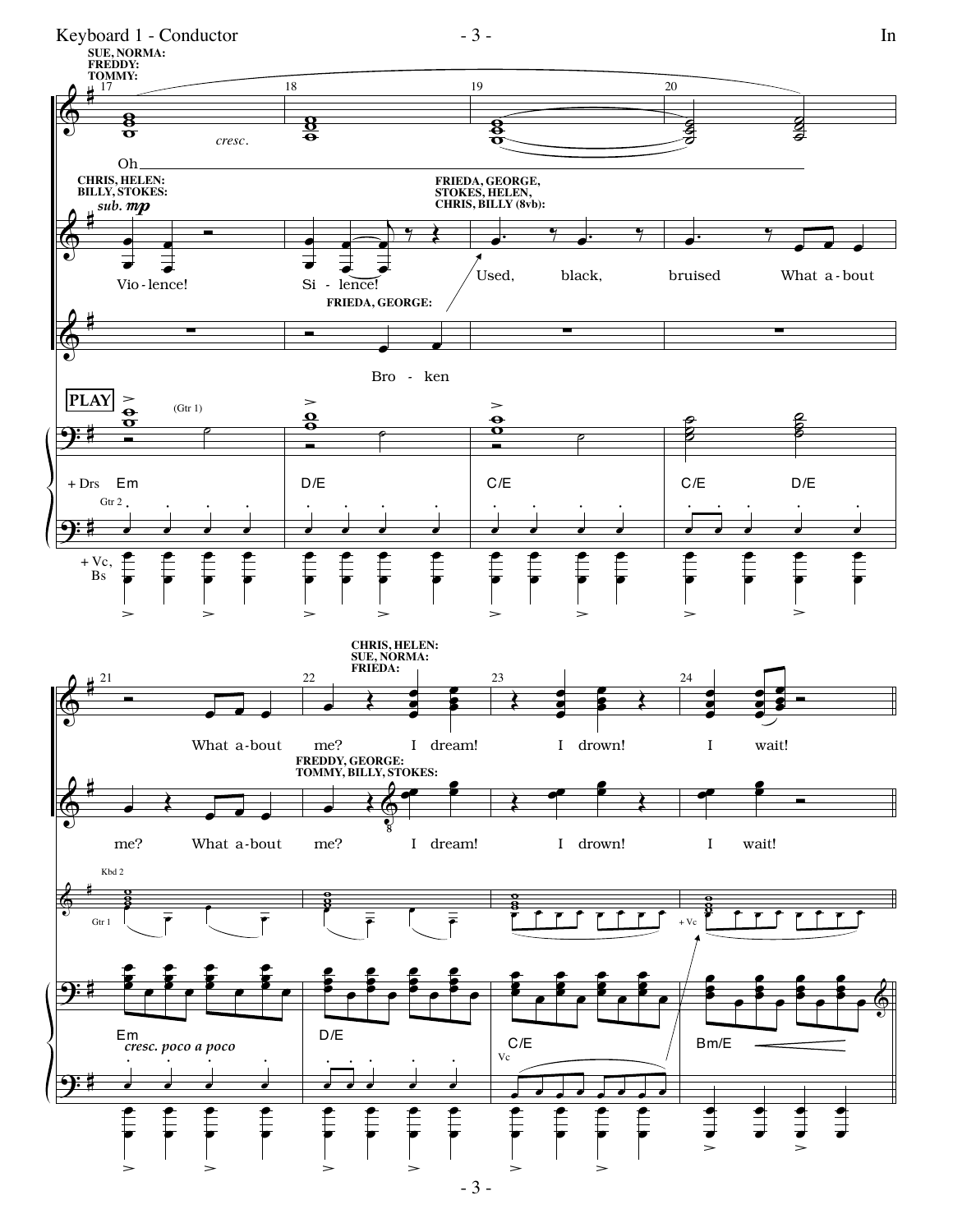Keyboard 1 - Conductor  $-4$  -



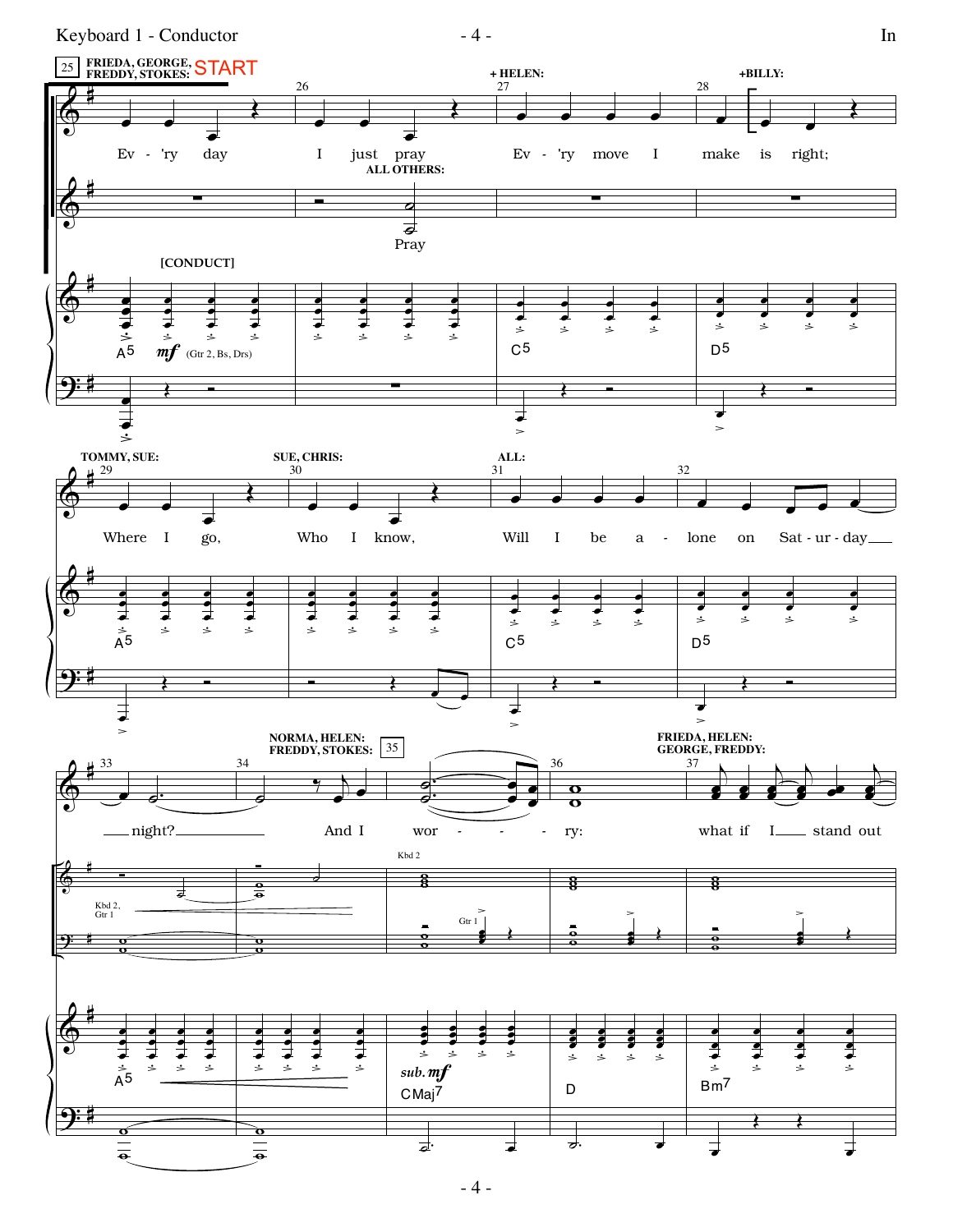Keyboard 1 - Conductor

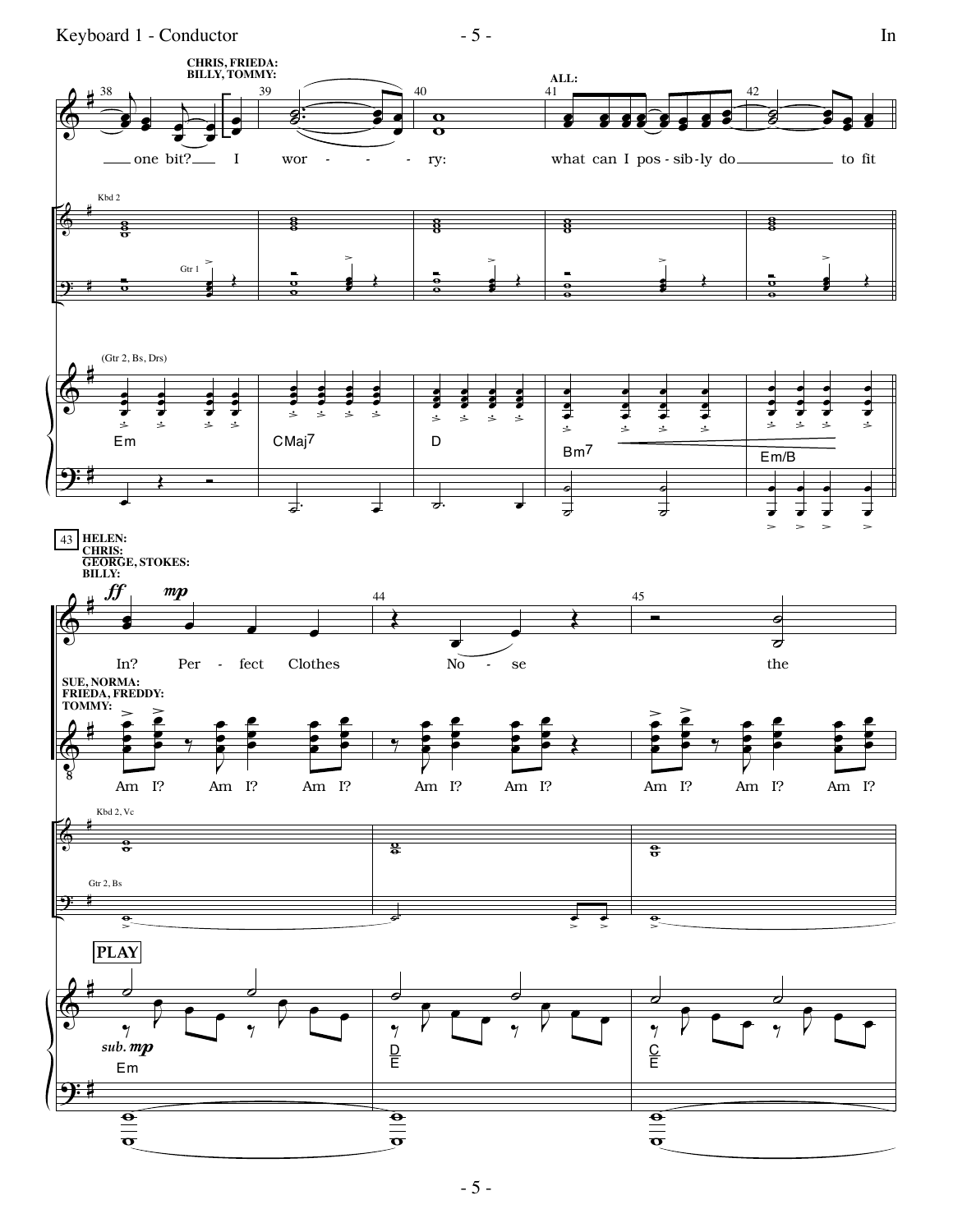